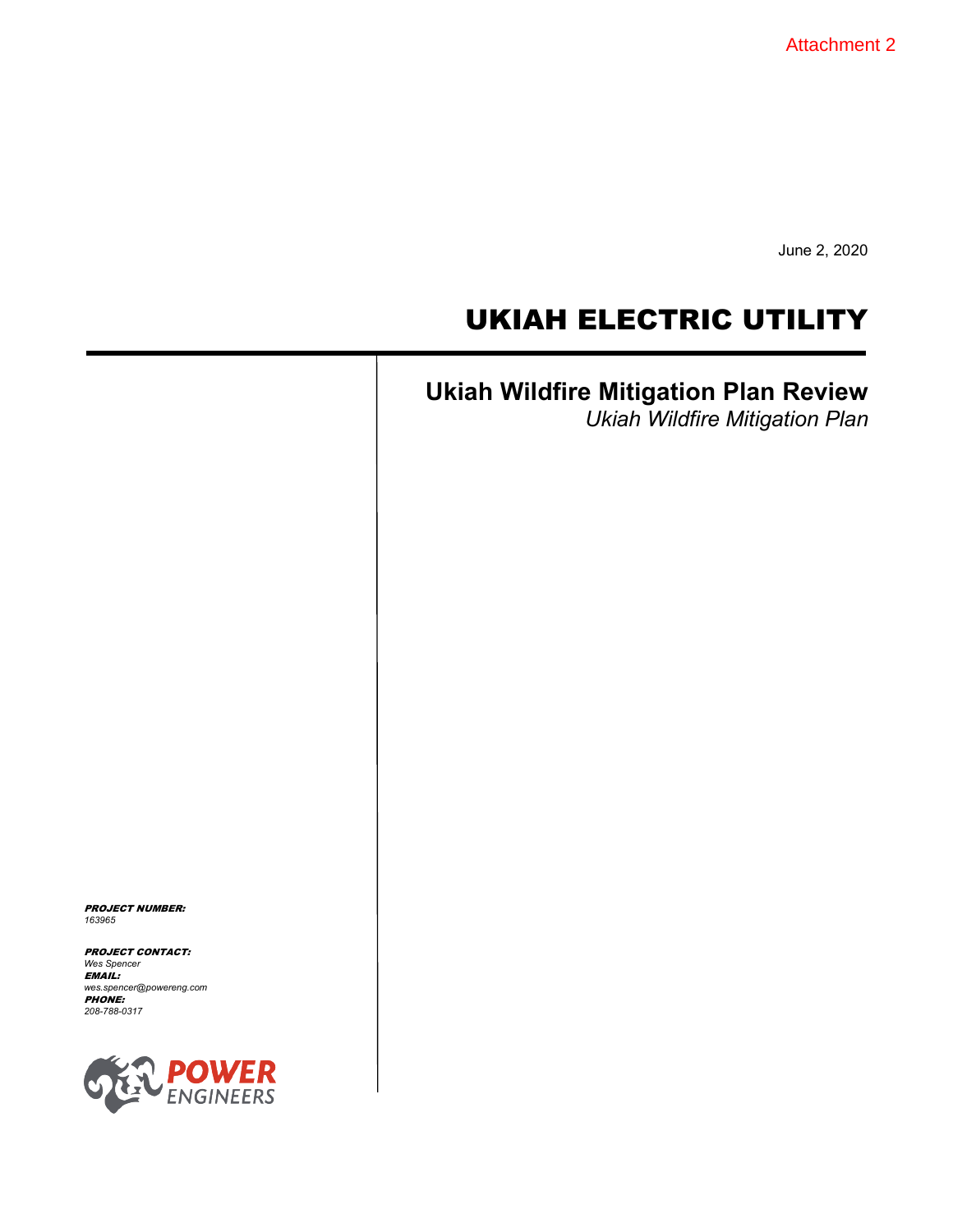### *Ukiah Wildfire Mitigation Plan Review*

PREPARED FOR: *UKIAH ELECTRIC UTILITY* PREPARED BY: *WES SPENCER 208-788-0317 WES.SPENCER@POWERENG.COM*

| <b>REVISION HISTORY</b> |                   |                 |  |
|-------------------------|-------------------|-----------------|--|
| <b>DATE</b>             | <b>REVISED BY</b> | <b>REVISION</b> |  |
| 6/1/2020                | Wes Spencer       |                 |  |
|                         |                   |                 |  |
|                         |                   |                 |  |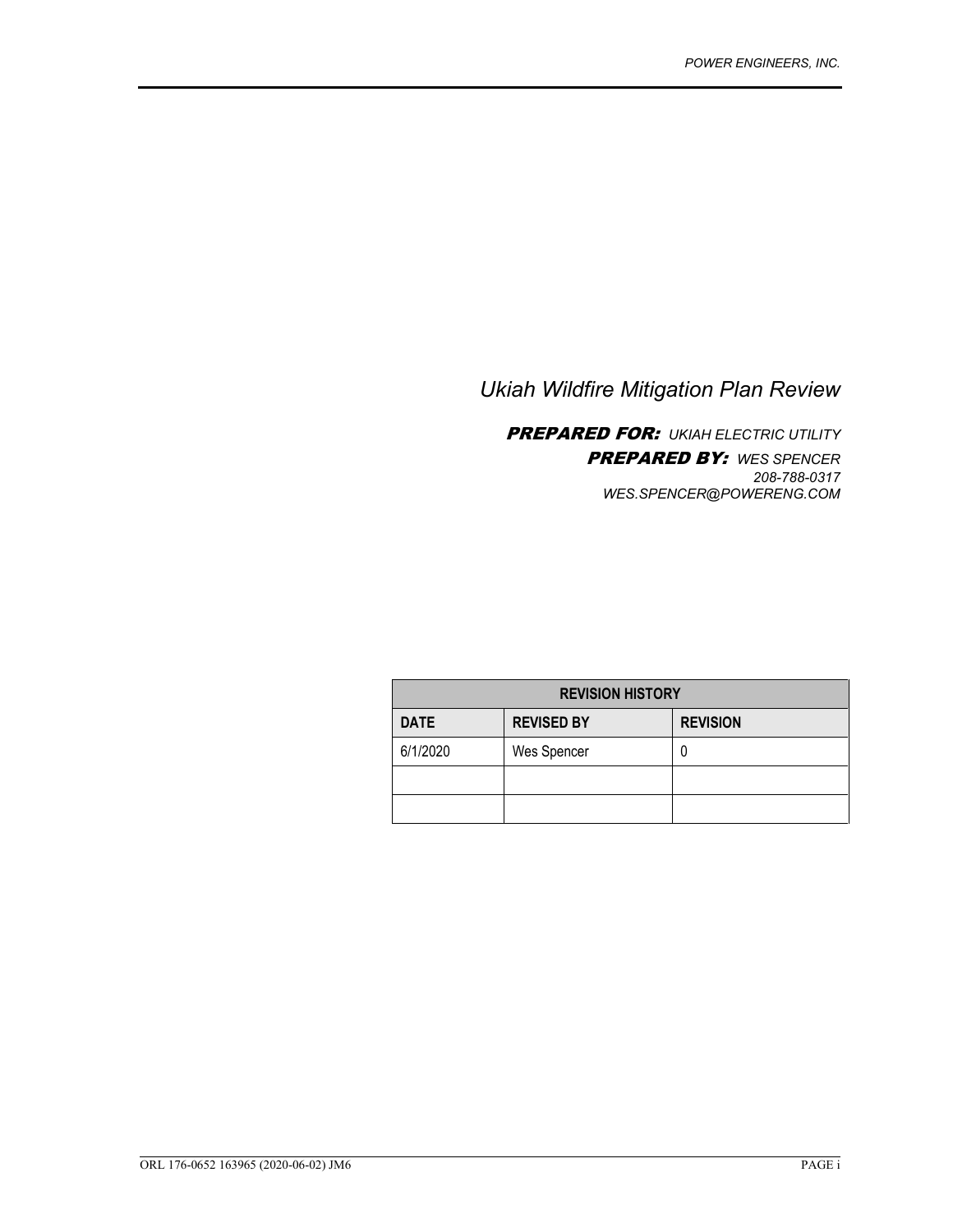## **TABLE OF CONTENTS**

| 3 RECOMMENDATIONS FOR SECTIONS THAT SHOULD BE REVISED 1 |  |
|---------------------------------------------------------|--|
|                                                         |  |
|                                                         |  |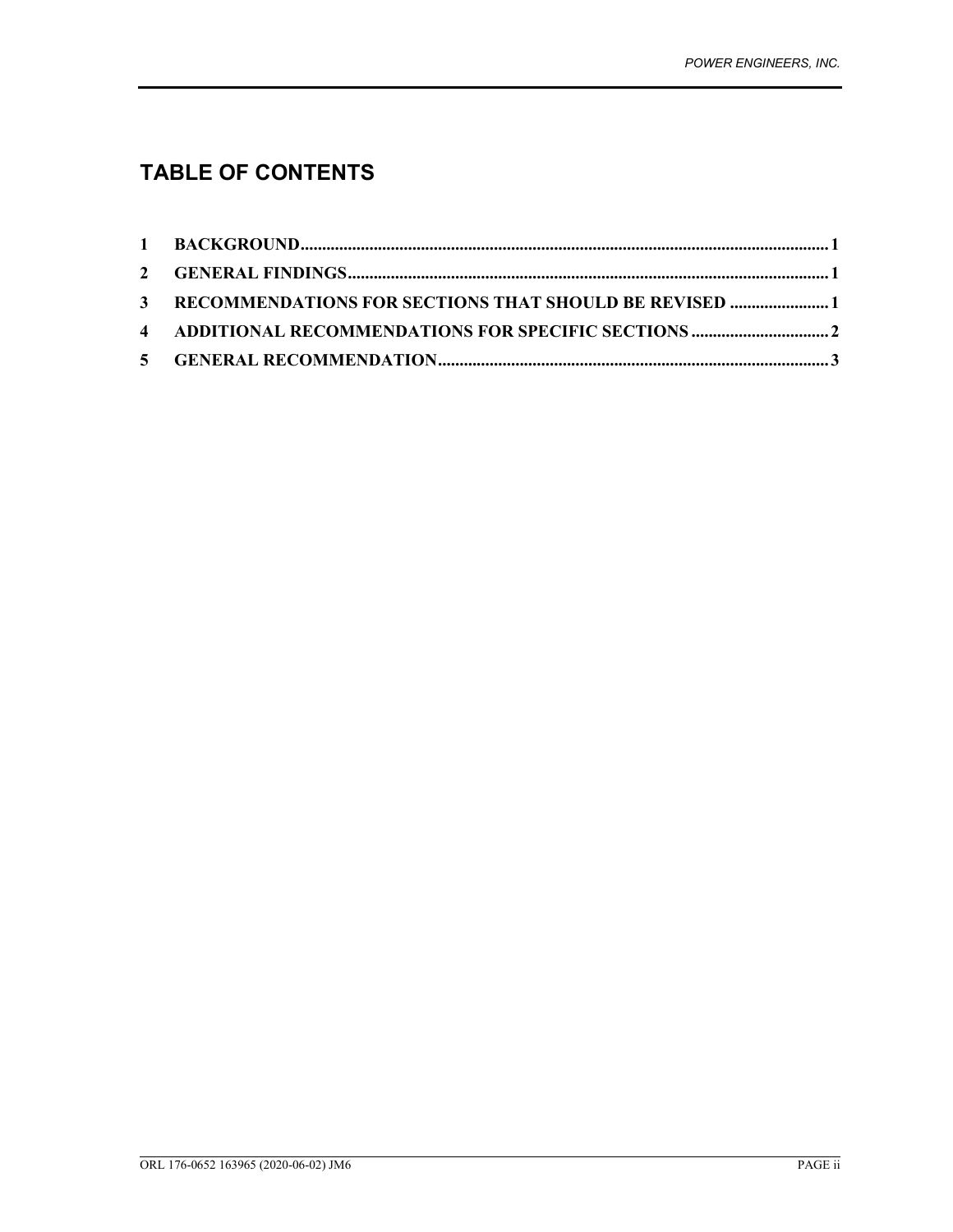### **1 BACKGROUND**

Ukiah Electric Utility (UEU) contracted with POWER Engineers, Inc. (POWER) to review UEU's Wildfire Mitigation Plan (WMP) for compliance with California Public Utilities Code Section 8387 (Code) and make recommendations for revisions that might be necessary. The Code requires that each local publicly owned electric utility and/or electrical cooperative shall prepare and submit a WMP to the California Wildfire Safety Advisory Board and lists specific topics that the WMP shall consider.

### **2 GENERAL FINDINGS**

The analysis conducted for UEU's Wildfire Mitigation Plan compared the requirements of each section of the Code with the WMP and did not find any significant issues. The analysis did identify several sections of the WMP that should be strengthened.

The analysis established the following high-level findings:

- CPUC Code Section 8387 (b)(2) contains 14 lettered topics that each WMP shall consider, some of which contain subheadings
- The lettered topics in the Code were separated into 22 topics for this review
- UEU's WMP addresses all of the 22 topics identified for review
- Overall, UEU's WMP compares favorably to plans submitted by other utilities
- Discussions in three sections of the WMP should be revised to assure compliance with the Code
- Discussion for one topic provides limited information and could be expanded to better address the intent of the Code
- Recommendations for some other sections are provided for UEU's consideration

### **3 RECOMMENDATIONS FOR SECTIONS THAT SHOULD BE REVISED**

It is recommended that each of the following WMP sections be revised to assure complete compliance with the Code requirements. For each section the topic from the Code is shown along with the relevant section number from the UEU WMP. The comments explain the weakness of the WMP section and recommendations for revisions. The revisions recommended should be relatively easy to implement.

Note that the code text here may vary slightly from the actual text in the code and that the term *utility* has been substituted for *local publicly owned electric utility and/or electrical cooperatives.* The reader should refer to the code as published by the CPUC for the exact text.

**Code (2) (C***) A description of the preventive strategies and programs to be adopted to minimize the risk of its electrical lines and equipment causing catastrophic wildfires, including consideration of dynamic climate change risks.*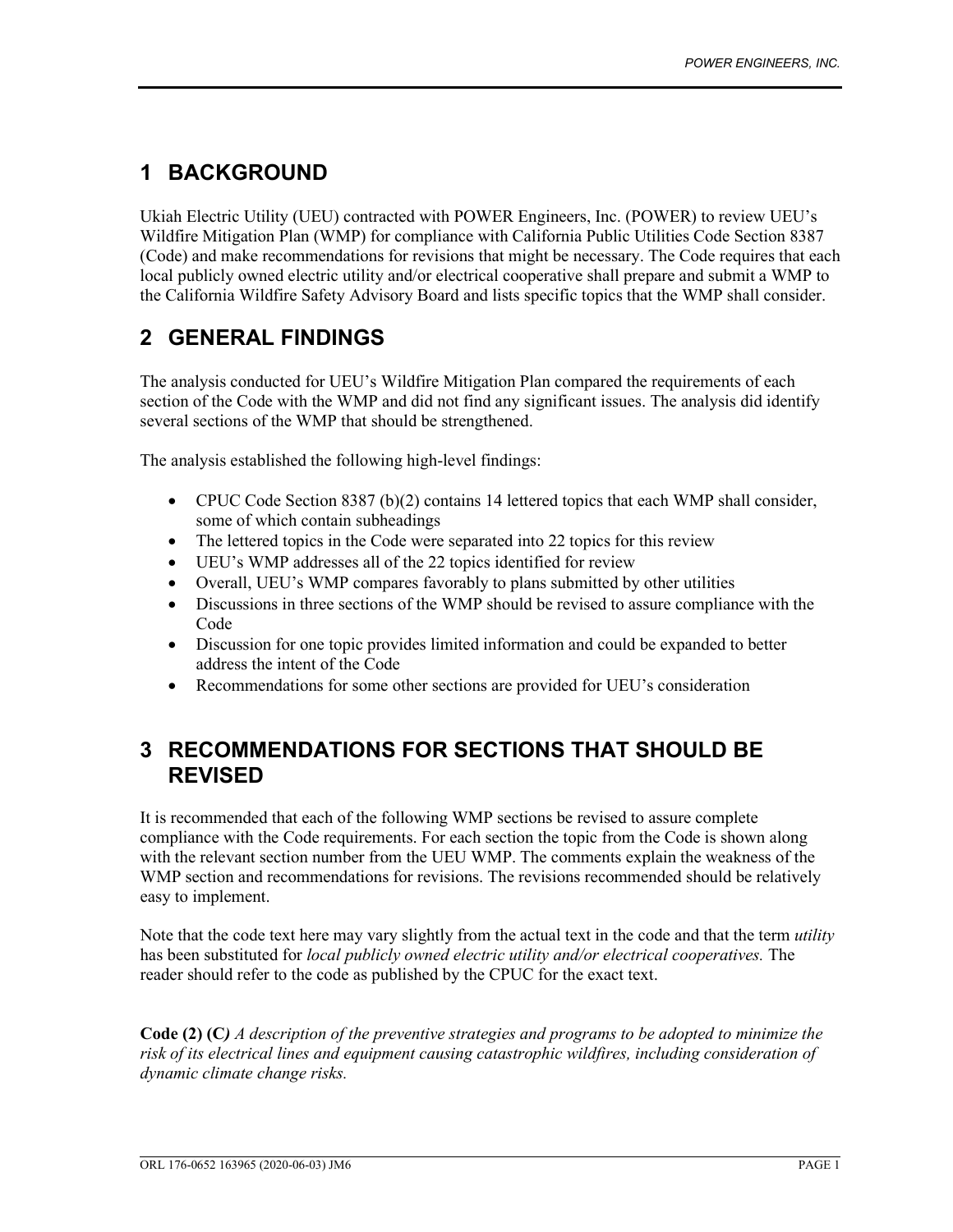**UEU §2C – Comment:** Strategies and programs are well described. Climate change risks are not addressed here. Climate Risk is mentioned in §4D but is there is no discussion of how any strategies or programs consider it. The WMP should be expanded to include a brief discussion of dynamic climate change risks if any such risks are applicable to UEU. Some other plans have noted that they were unable to identify any direct risks with dynamic climate change.

**Code (2) (D)** *A description of the metrics the utility plans to use to evaluate the wildfire mitigation plan's performance and the assumptions that underlie the use of those metrics.* **UEU §8A – Comment:** The two metrics presented are reasonable and are the same as ones presented in other plans. The rationale and assumptions for use of these metrics should be included.

**Code (2) (G)** *Appropriate and feasible procedures for notifying a customer who may be impacted by the deenergizing of electrical lines. The procedures shall direct notification to all public safety offices, critical first responders, health care facilities, and operators of telecommunications infrastructure with premises within the footprint of potential deenergization for a given event.* **UEU §5F, §6 – Comment:** Section 5F references coordination with other departments, communications protocols, and social media, but does not explain how the groups identified in the code will be notified. The coordination will probably provide information to public safety officials and first responders. The section should be expanded to more clearly describe how health care facilities and telecommunications operator will receive notification. Section 6 refers to a proactive outreach and education strategy that is apparently a joint effort among multiple departments. It should be made clear either that such a strategy is either already in place or is under development.

**Code (2) (J)** *A list that identifies, describes, and prioritizes all wildfire risks, and drivers for those risks, throughout the service territory. The list shall include, but not be limited to, both of the following:*

*i. Risks and risk drivers associated with design, construction, operation, and maintenance of the utility's equipment and facilities.* 

*ii. Particular risks and risk drivers associated with topographic and climatological risk factors throughout the different parts of utility's service territory*

**UEU §4C – Comment:** The section does not discuss any risk except for reference to the small section of the UEU system that is in Tier 2 fire threat area. The responses for this part of the code vary widely in WMP's from others and many do not include any specific risks. UEU may elect to take the same approach and not expand this section. However, some possible risks for design, construction, operation and maintenance that UEU might want to consider could be items such as old poles, bare conductor, large bird nests, etc.

### **4 ADDITIONAL RECOMMENDATIONS FOR SPECIFIC SECTIONS**

The following comments and recommendations are offered as ways to strengthen the WMP.

**UEU §4B – Comment:** The section identifies historical sources of outages that were examined by staff. It does not provide any rationale for selecting these sources as potential wildfire risks or what was found during staff's examination of them. A brief explanation would be beneficial.

**UEU §4D – Comment:** The section lists geographical and climate risks. Since only a small portion of UEU's facilities are in the fire threat zone, it would be helpful to include a statement and map to describe the facilities that are inside the threat zone compared to those outside the threat zone. Any